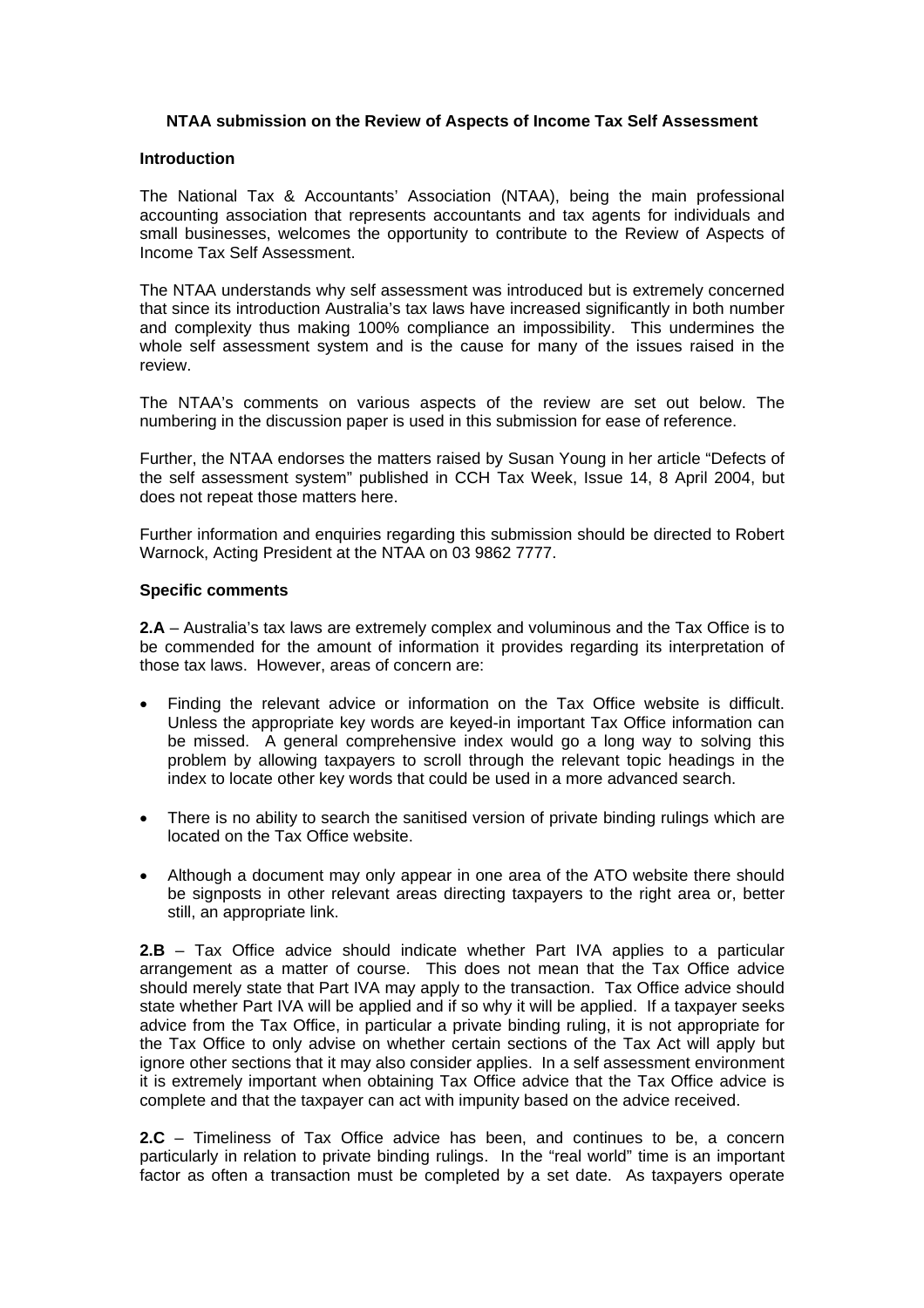under a self assessment system timeliness of Tax Office advice is extremely important particularly where a transaction must be completed by a deadline. Tax Office advice can often be provided in a more timely manner if the Tax Office advises the taxpayer early on if additional information is required or even if both the Tax Office and the taxpayer consulted early on in the process as to what information the Tax Office required in order to provide its advice or make its ruling.

**2.D** – The most common complaint the NTAA receives about the accuracy of Tax Office advice is in regard to the advice provided by the Tax Office over the telephone. Tax Agents and accountants often complain that each time they ring the Tax Office and ask the same question they receive a different answer. In order to show they have taken reasonable care a tax agent, accountant or taxpayer will make a detailed note of the telephone advice received from the Tax Office but when the Tax Office officer is asked for their name they often refuse to provide it or if they do provide their name they only provide their christian name and refuse to provide their surname. This makes it extremely difficult for the tax agent, accountant or taxpayer to convince a Tax Office auditor in the future that they actually did contact the Tax Office and receive the advice, particularly where the Tax Office auditor does not agree with the telephone advice originally provided by the Tax Office call centre.

**2.I** – A private binding ruling is merely the Tax Office's interpretation of Australia's tax laws. As many court cases indicate the Tax Office's interpretation is often not the correct interpretation. Equally, often the taxpayer's interpretation of a tax law is shown by a court not to be the correct interpretation. As a private binding ruling is only a Tax Office interpretation, and as that interpretation could have a pro-revenue bias where the correct view is unclear, taxpayers should not be penalised merely for not following the private binding ruling. The general interest charge is penalty enough.

**2.J** – Appeals against PBRs would still be required even if no penalty applied as the general interest charge itself is a form of penalty.

**2.L** – Australia's tax laws are extremely voluminous and complex and taxpayers should not be required to pay a fee to the Government when seeking clarification of the laws that the Government has made. Normally when a taxpayer seeks a private binding ruling the taxpayer is already incurring costs in the form of professional fees and so any additional costs would further discourage taxpayers from seeking clarification of their obligations from the Tax Office. In a self assessment system taxpayers should be encouraged to seek clarification, not discouraged.

**3.A** – The NTAA believes the time the Tax Office has to amend an assessment for all non-business individuals and for micro businesses with a turnover of less than \$2 million should be reduced to two years. Other small businesses should have a three year amendment period. The normal exemption for fraud and evasion should still apply.

**3.C** – The problem with Part IVA is that it is very easy for the Tax Office, in order to protect its position, to merely say that Part IVA applies to obtain a longer amendment period. Although this may not happen, the mere fact it is possible causes uncertainty. The longer the amendment period the greater the uncertainty, particularly in a self assessment system. The NTAA believes that a four year amendment period should apply.

One of the main problems that has occurred of late is that the Tax Office has not taken action for some years after an event and as a result the penalties, and in particular the general interest charge, often exceeds the amount of primary tax outstanding. Had the Tax Office taken action earlier many taxpayers would not have as large debts and would not have been bankrupted. An example of this is the mass marketed schemes and all the problems associated with them.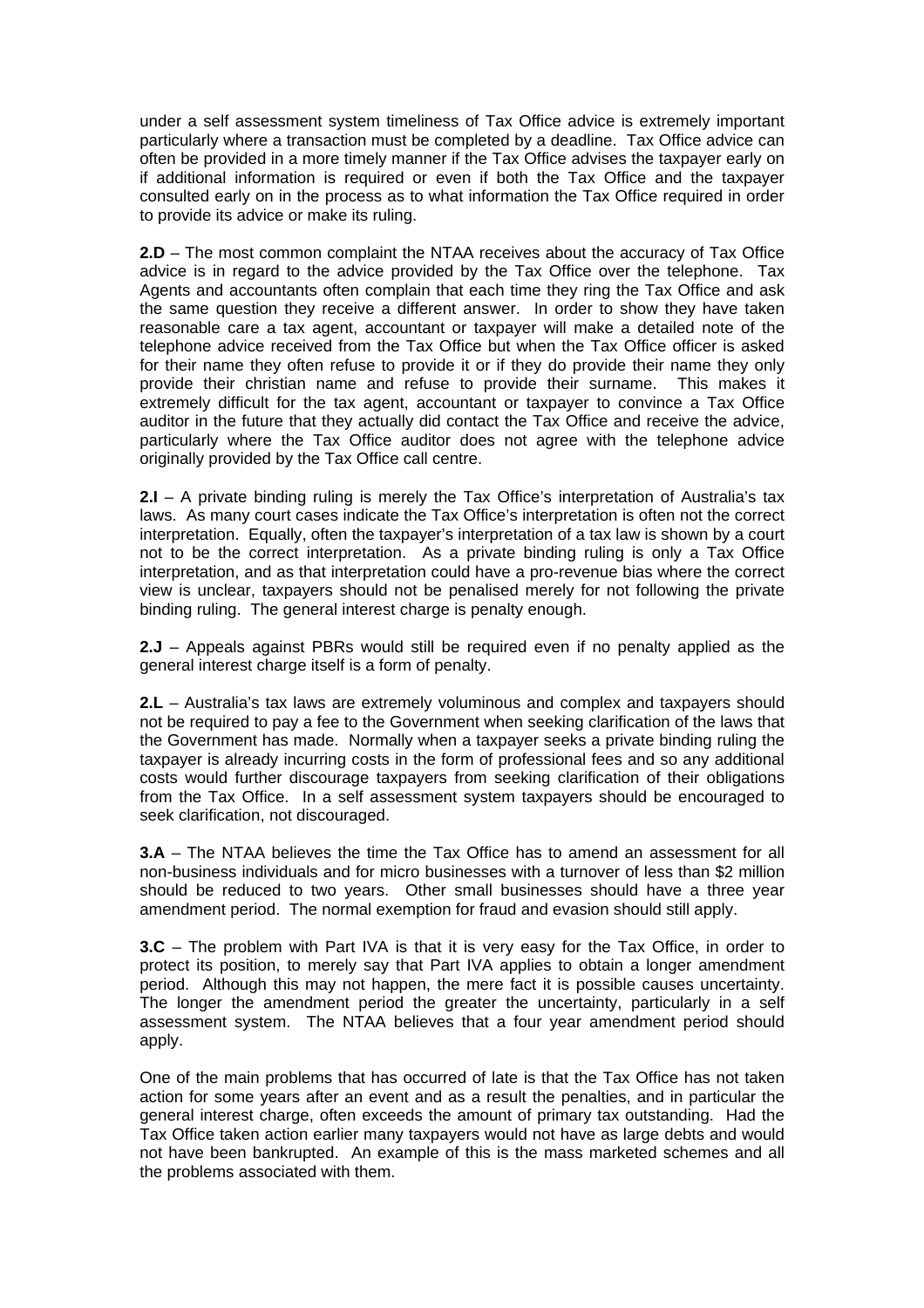**3.H** – Yes, there should be a remission of the general interest charge.

**4.A** – Professional opinions such as those by barristers, solicitors and tax experts, should be considered evidence of a taxpayer taking reasonable care or having a reasonably able position.

Penalties and the general interest charge are the two areas that are in greatest need of review and change in the self assessment system. Much greater recognition is needed of the fact that Australia's tax laws are extremely complex and therefore under a self assessment system mistakes by taxpayers are inevitable. Taxpayers should **not** be penalised for making mistakes in a system where the rules are so complex that even tax experts make mistakes. Recognition must be given to the fact that taxpayers and tax agents themselves do not have the time to search every single ATO ID or Fact Sheet on the Tax Office's website or search through every paragraph of every ruling. A taxpayer and a tax agent should be recognised as having taken reasonable care where they have taken reasonable steps to ascertain the correct tax treatment having regard to the amount of tax in issue.

It is difficult to see how this can be rectified by legislation and is probably best dealt with by greater direction given to the Tax Office to be more lenient in this area than it is currently. The volume and complexity of Australia's tax laws has increased remarkably since the self assessment system was first introduced. The penalty system and its application that was introduced with the self assessment system more than 10 years ago should be reviewed in light of Australia's tax laws today.

**4.B** – Taxpayers generally only request a PBR when they are confident of a favourable ruling or do not mind what ruling they obtain. If there was no penalty for failing to follow a PBR more taxpayers would be encouraged to seek a PBR.

**4.D** – Refer comments in relation to 4.A.

**5.A** – As the discussion in Chapter 5, and in particular section 5.1, of the discussion paper notes the GIC can be extremely onerous and in many cases unfair. The GIC should have one purpose – to compensate the Government for the loss of revenue earned as a result of the delayed payment of tax. There should be no uplift factor. Most taxpayers and small businesses are unlikely to be aware of how the GIC and penalty tax regime works. They simply understand that if they do not pay the correct amount of tax then penalties will be applied. Adding an uplift factor to discourage taxpayers from using the Tax Office as the bank is most likely irrelevant except for a very small proportion of taxpayers. As a result other mechanisms should be used to provide a positive incentive to encourage taxpayers to take steps to ensure they assess correctly. This should be dealt with exclusively under the penalty regime and not through the GIC.

If there is to be an uplift factor then the NTAA submits that the uplift factor be reduced to between 2 and 3%.

## **5.B** – Yes

**5.C** – The approaches identified are appropriate. Of significant concern is the compounding affect of the GIC. A full remission of the GIC beyond a set period would go a long way to ameliorating this problem where for one reason or another an amended assessment has not issued for some years after the original due date for payment of tax. The NTAA also suggests that GIC not be compounded or alternatively, where appropriate, the Tax Office be given the ability to calculate the GST on a noncompounding basis.